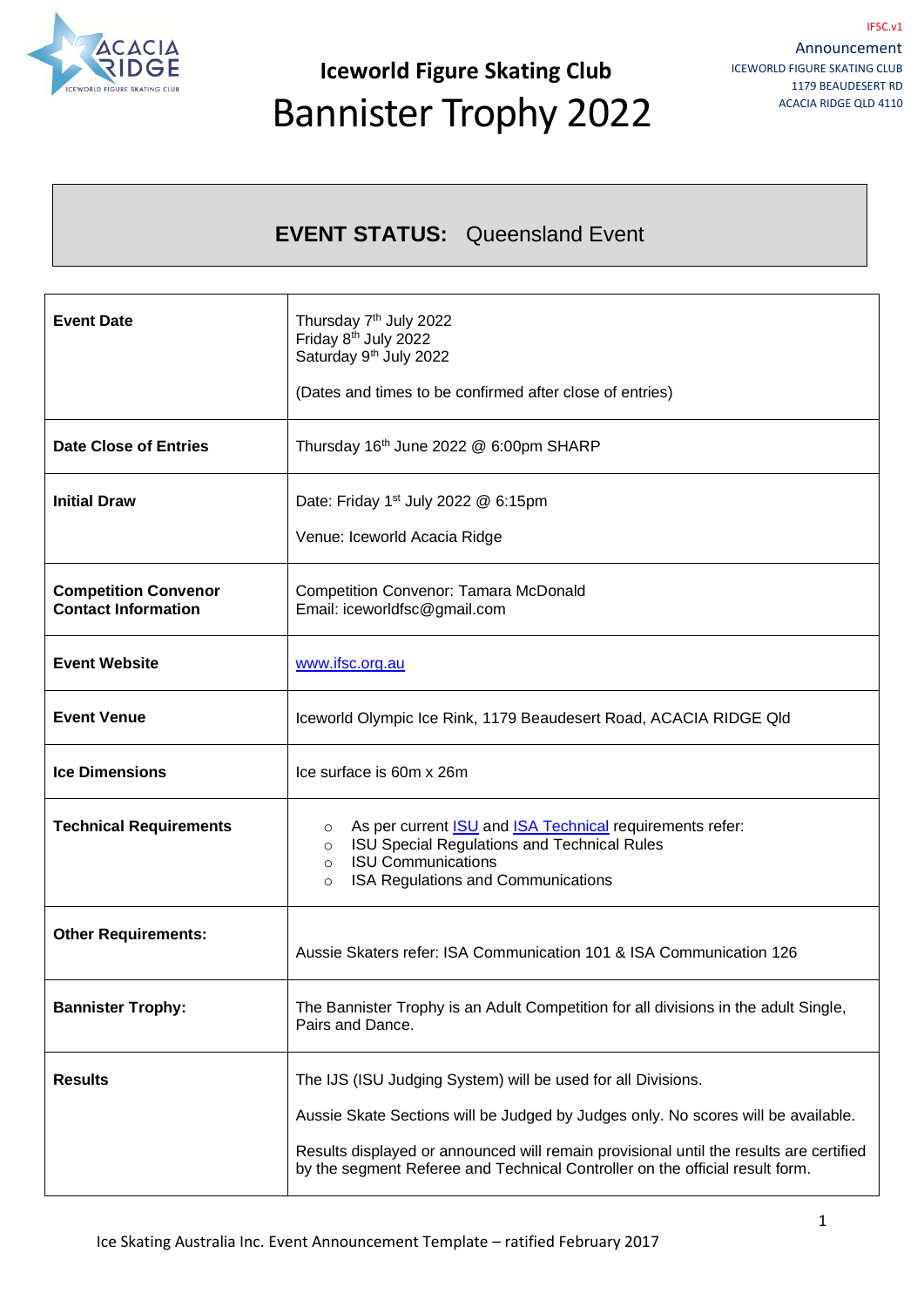

**Iceworld Figure Skating Club**

### Bannister Trophy 2022

| <b>Event Officials</b>             | Judge/s Technical Controller and/or Technical Specialist and Data Operator/Video<br>Replay Operator for any scheduled events are by invitation.                                                                                                                                                                                                                                                                                       |  |
|------------------------------------|---------------------------------------------------------------------------------------------------------------------------------------------------------------------------------------------------------------------------------------------------------------------------------------------------------------------------------------------------------------------------------------------------------------------------------------|--|
| <b>Membership Requirements</b>     | At close of entries, all Australian competitors must be a full financial member of<br>their relevant State Association and an affiliated club.<br>(Inclusive of ISA Insurance Registration either directly or via their state association).<br>The membership must be valid during the full competition period.<br>All Aussie Skate entrants must also be registered with ISA Aussie Skate and<br>currently enrolled in Aussie Skate. |  |
| <b>Insurance/Liability</b>         | All members of State Associations are covered under the ISA National Insurance                                                                                                                                                                                                                                                                                                                                                        |  |
|                                    | Policy while participating in the event. This policy includes Sport Accident cover.                                                                                                                                                                                                                                                                                                                                                   |  |
|                                    | ISA & Ice Skating Queensland assume no responsibility for other persons in<br>connection with this event.                                                                                                                                                                                                                                                                                                                             |  |
|                                    | ISA recommends that any person travelling to an interstate event consider personal<br>travel insurance.                                                                                                                                                                                                                                                                                                                               |  |
| <b>Eligibility to Compete</b>      | Skaters must have passed the relevant ISA Test level at the close of entries                                                                                                                                                                                                                                                                                                                                                          |  |
|                                    | Competitors in Aussie Skate divisions must compete at the highest test level<br>passed by the competition closing date and cannot enter a level lower than that<br>which they have previously competed.                                                                                                                                                                                                                               |  |
|                                    | Aussie Skater refer: ISA Communication 101 and ISA Communication 126                                                                                                                                                                                                                                                                                                                                                                  |  |
| <b>Practice Sessions</b>           | There is NO Official Practice in-conjunction with this competition.                                                                                                                                                                                                                                                                                                                                                                   |  |
| <b>COMPETITION ENTRY DETAILS</b>   |                                                                                                                                                                                                                                                                                                                                                                                                                                       |  |
| <b>Conditions for Online Entry</b> | All entries must be completed online prior to the closing date. Please visit<br>www.ifsc.org.au to complete your entry.                                                                                                                                                                                                                                                                                                               |  |
|                                    | All Interstate competitors must notify their relevant state association of their entry<br>submission prior to entering.                                                                                                                                                                                                                                                                                                               |  |
|                                    | All state associations will be asked to confirm that entrants are full financial<br>members in good standing, of both the state association and an affiliated club.                                                                                                                                                                                                                                                                   |  |
| <b>Payment Process</b>             | Specified payment option:<br>Online Payment at time of entry                                                                                                                                                                                                                                                                                                                                                                          |  |
| <b>Entry Conditions</b>            | Entries will not be considered completed unless accompanied by:                                                                                                                                                                                                                                                                                                                                                                       |  |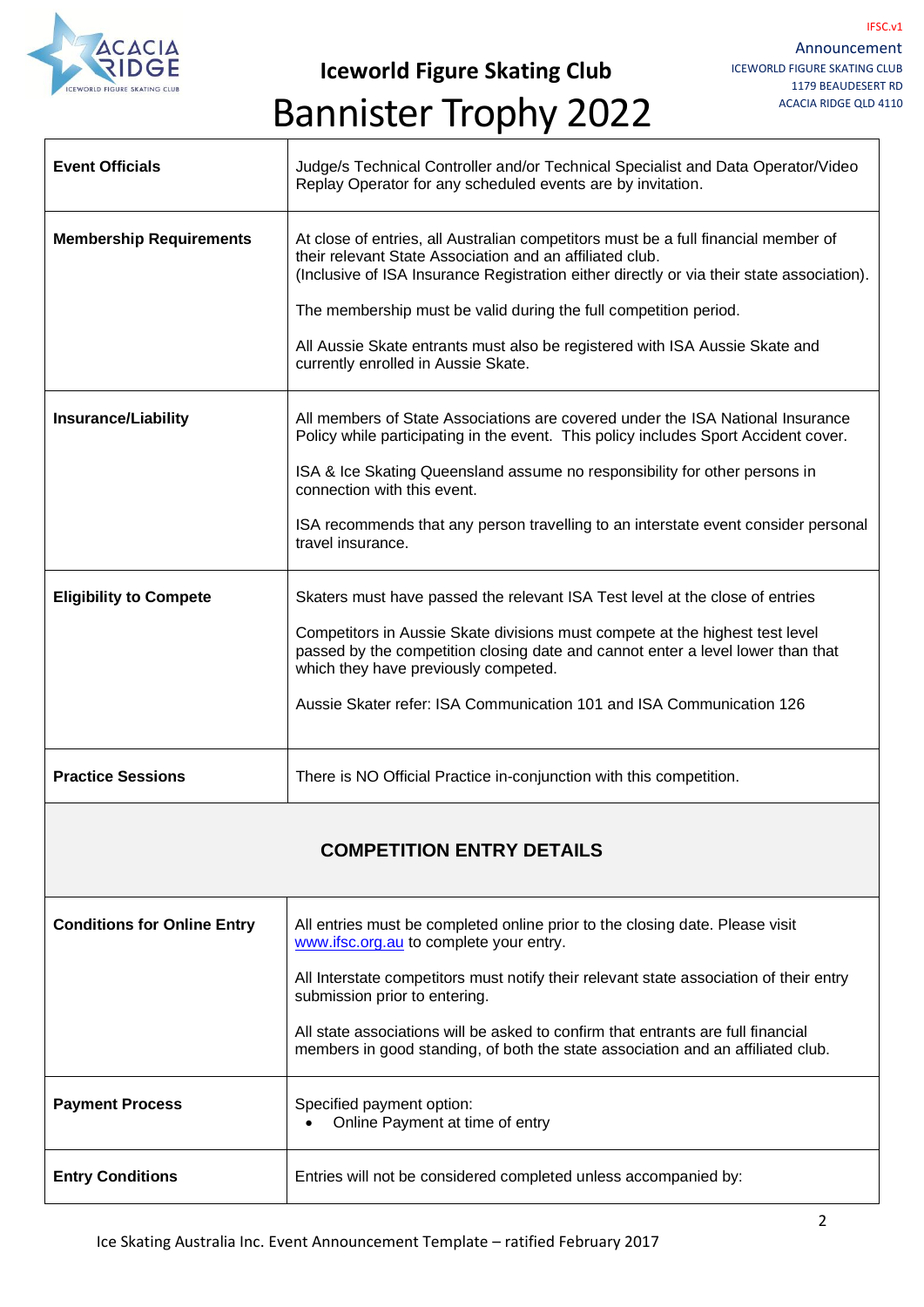

### **Iceworld Figure Skating Club**

# Bannister Trophy 2022

|                                                  | Full Payment at the time of entry<br>$\bullet$<br>Planned Program Content Sheet (PPC) for all IJS-level programs to be<br>$\bullet$<br>received at the time of entry.                                                                                                                                 |
|--------------------------------------------------|-------------------------------------------------------------------------------------------------------------------------------------------------------------------------------------------------------------------------------------------------------------------------------------------------------|
|                                                  | Late entries will not be accepted after the closing date ( $16th$ June 2022)                                                                                                                                                                                                                          |
| <b>Divisions</b>                                 | <b>Bannister</b>                                                                                                                                                                                                                                                                                      |
|                                                  | <b>Singles:</b> (Ladies and Men)<br>o Adult Levels (Free Skate)                                                                                                                                                                                                                                       |
|                                                  | Pairs & Dance - Adult All levels                                                                                                                                                                                                                                                                      |
| <b>Withdrawals</b>                               | Refund only with a medical certificate provided before the draw.<br>No refund permitted after the draw.<br>Prior to the closing date 10% of the entry fee will be deducted from the refund. After<br>close of entries and prior to the draw 50% of the entry fee will be deducted from the<br>refund. |
| <b>Music Provision and File</b><br><b>Naming</b> | Online via the Online entry form                                                                                                                                                                                                                                                                      |
|                                                  | <b>Refer ISA Music Protocol</b>                                                                                                                                                                                                                                                                       |
|                                                  | All competitors will submit a copy of their music electronically via the online entry<br>form.                                                                                                                                                                                                        |
|                                                  | If not received by close of entries, the entry will be considered incomplete.                                                                                                                                                                                                                         |
|                                                  | All files must be submitted in the following format: MP3 or MP4                                                                                                                                                                                                                                       |
|                                                  | Standard File Naming: Division_Segment_Name_RunTime                                                                                                                                                                                                                                                   |
|                                                  | <b>IJS Technical</b>                                                                                                                                                                                                                                                                                  |
|                                                  | e.g. ElementaryMen_FS_DavidSmith_2m3s                                                                                                                                                                                                                                                                 |
|                                                  | e.g. AdvNovDance_FD_JaneSmith_JohnDavis_3m10s e.g.<br>JuniorWomen_SP_JaneSmith_2m45s                                                                                                                                                                                                                  |
|                                                  | <b>Aussie Skate Technical</b>                                                                                                                                                                                                                                                                         |
|                                                  | [AS_Division] e.g. AS_FS2_Donna Smith_1m30s                                                                                                                                                                                                                                                           |
| <b>Other Music file notes</b>                    | All competitors must have on hand at the event, a backup copy of their competition<br>music on and must be labelled with name and division:<br>CD Strictly 1 track per CD                                                                                                                             |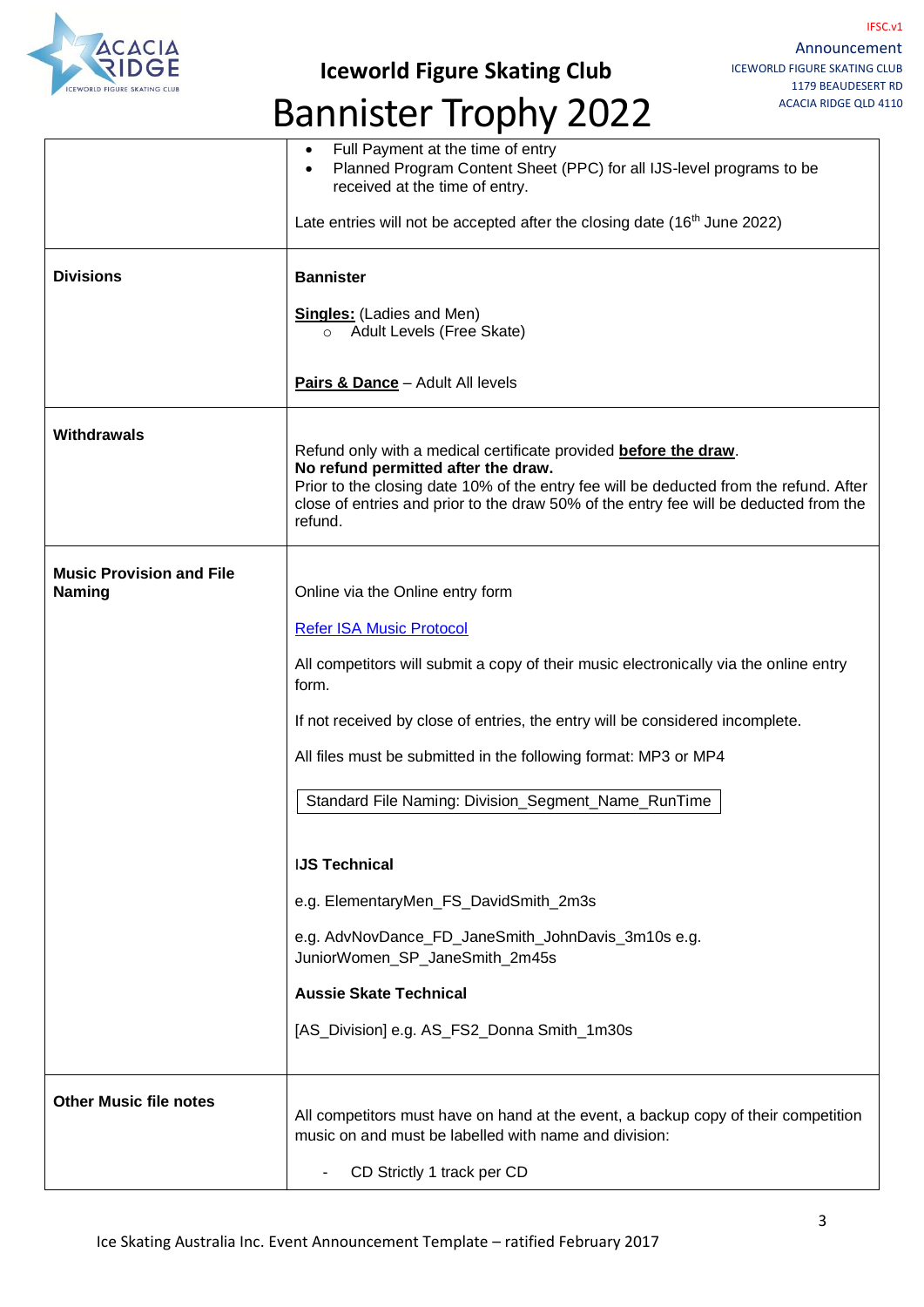

**Iceworld Figure Skating Club**

## Bannister Trophy 2022

|                        | USB Strictly 1 track per USB and MUST NOT be recorded with auto<br>play/start<br>Phones will NOT be accepted                                                                              |
|------------------------|-------------------------------------------------------------------------------------------------------------------------------------------------------------------------------------------|
|                        | Music (ISU Rule 343 Singles, Pairs & Dance and ISU Rule 823 SYS): Please<br>note paragraphs 1a), 1b), 1c), 2, 3, 4, re: Music Reproduction.                                               |
|                        | Each program (short program, free skating, Rhythm dance, free dance) must be<br>recorded on a separate file and labelled with competitor division, name and running<br>time of the music. |
|                        | The electronic playlist will be deleted at end of competition. All music remains the<br>property of the skater and will not be shared or re- used.                                        |
| <b>PPC</b>             | Online direct to LOC at time of entry.                                                                                                                                                    |
| <b>Schedule</b>        | A schedule of events will be provided following the closing of entries and published<br>on the LOC website www.ifsc.org.au.                                                               |
| <b>Awards/Trophies</b> | The Bannister Trophy will be awarded to an outstanding performance of an Adult<br>skater.                                                                                                 |
|                        | Trophies/Medals will be awarded to the first three place-getters of each division.                                                                                                        |

| <b>ENTRY FEES AND DIVISIONS</b> |                    |                  |  |
|---------------------------------|--------------------|------------------|--|
| <b>DIVISION</b>                 |                    | <b>ENTRY FEE</b> |  |
| Singles                         | Adult (Free Skate) | \$65.00          |  |

| <b>EVENT REGISTRATION and VENUE ENTRY</b>                                |  |
|--------------------------------------------------------------------------|--|
| Competitors must register at least 1 hour prior to their scheduled event |  |
| Entry to the Venue:                                                      |  |
| Rink entry for chaperones and guests is complimentary                    |  |